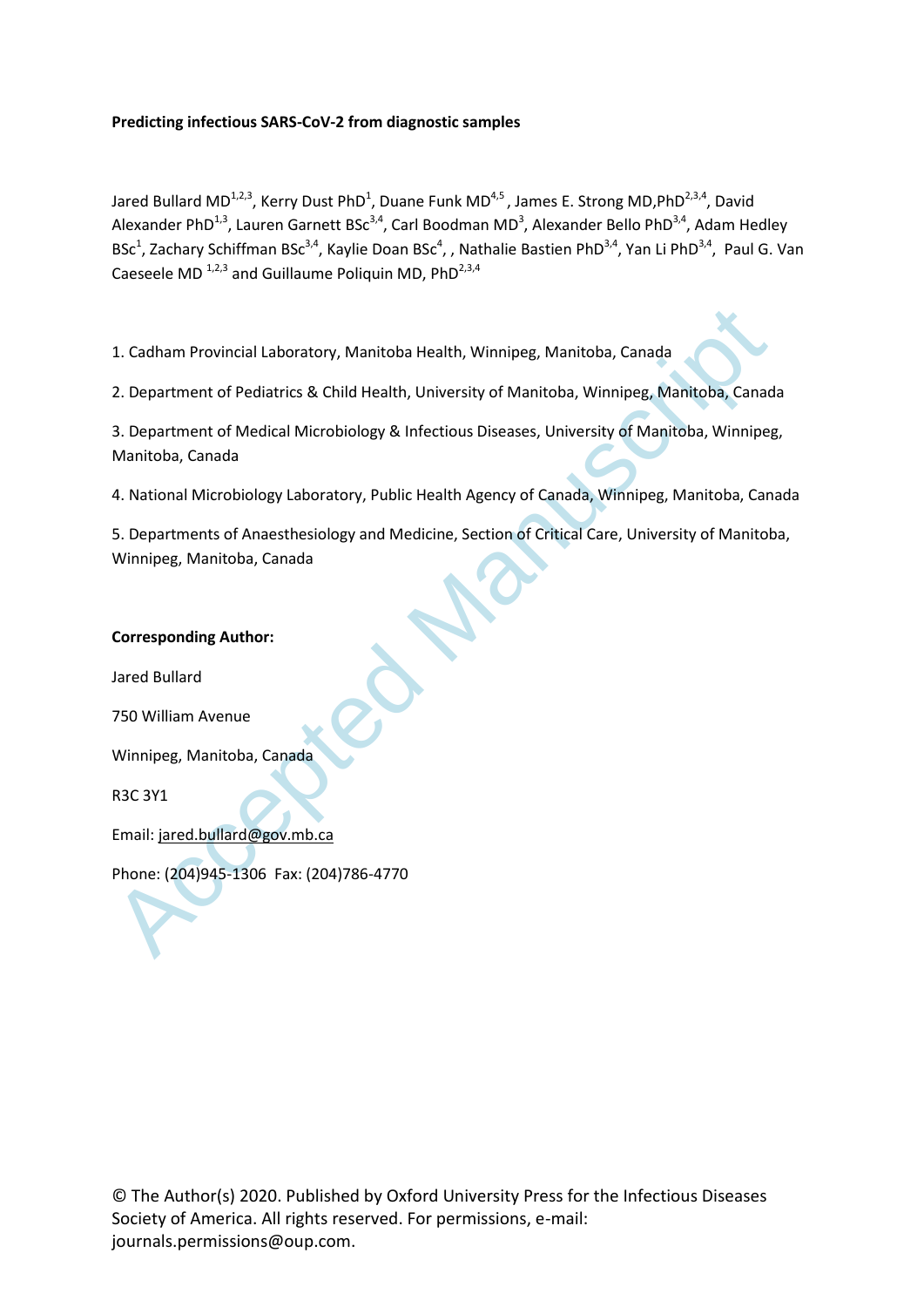**Summary:** Respiratory samples from COVID-19 patients with ≥ 8 days of symptoms and a SARS-CoV-2 E gene RT-PCR Ct value ≥ 24 may predict lack of infectivity of those patients in a clinical and community context.

Ccepted Manusuri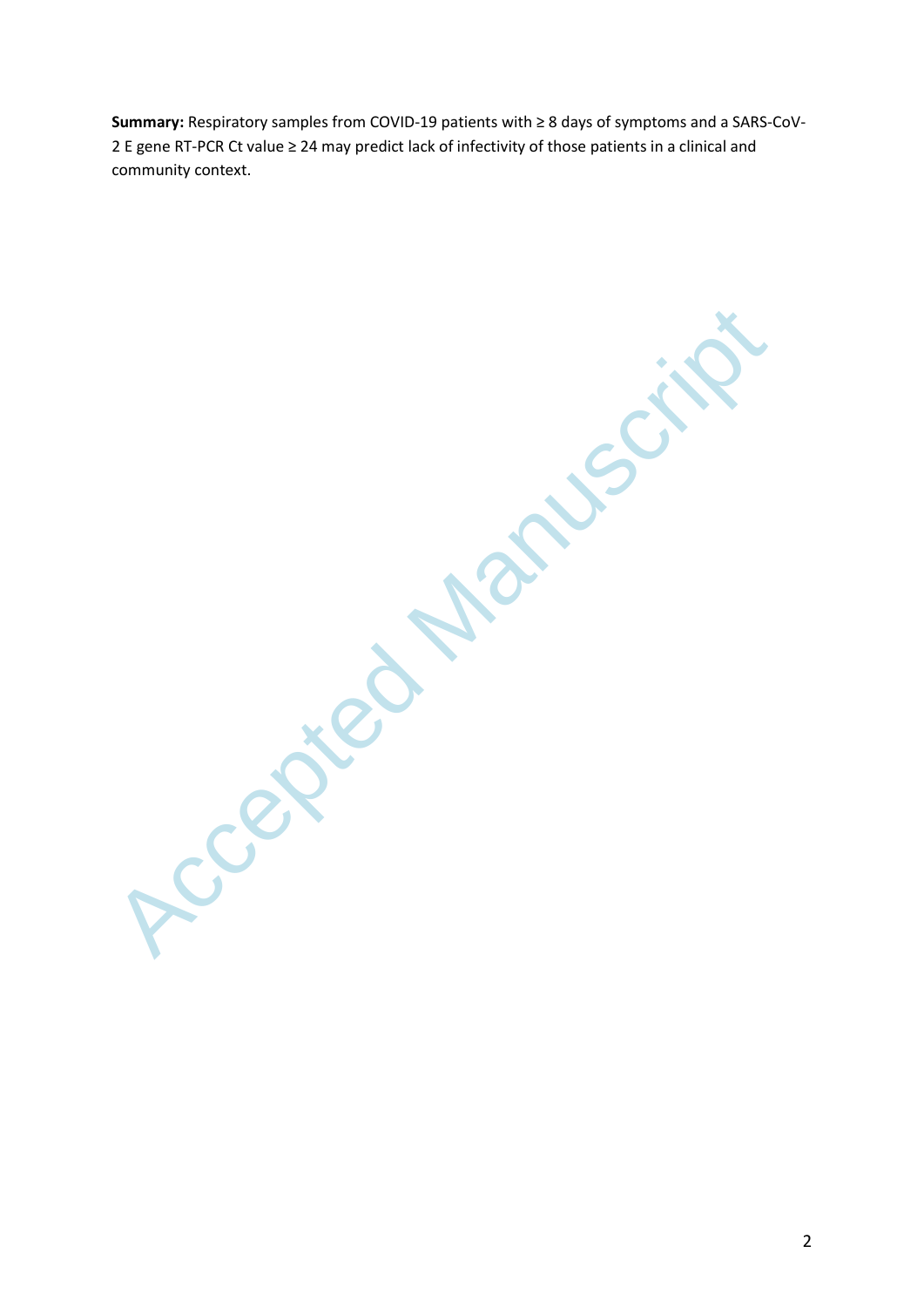### **Abstract**

**Background:** RT-PCR has become the primary method to diagnose viral diseases, including SARS-CoV-2. RT-PCR detects RNA, not infectious virus, thus its ability to determine duration of infectivity of patients is limited. Infectivity is a critical determinant in informing public health guidelines/interventions. Our goal was to determine the relationship between E gene SARS-CoV-2 RT-PCR cycle threshold (Ct) values from respiratory samples, symptom onset to test (STT) and infectivity in cell culture.

**Methods:** In this retrospective cross-sectional study, we took SARS-CoV-2 RT-PCR confirmed positive samples and determined their ability to infect Vero cell lines.

guidelines/interventions. Our goal was to determine the relationship between E gene SARS-CoV<br>RT-PCR cycle threshold (Ct) values from respiratory samples, symptom onset to test (STT) and<br>infectivity in cell culture.<br>Methods **Results:** Ninety RT-PCR SARS-CoV-2 positive samples were incubated on Vero cells. Twenty-six samples (28.9%) demonstrated viral growth. Median TCID50/ml was 1780 (282-8511). There was no growth in samples with a Ct > 24 or STT > 8 days. Multivariate logistic regression using positive viral culture as a binary predictor variable, STT and Ct demonstrated an odds ratio for positive viral culture of 0.64 (95% CI 0.49-0.84, p<0.001) for every one unit increase in Ct. Area under the receiver operating characteristic curve for Ct vs. positive culture was OR 0.91 (95% CI 0.85-0.97, p<0.001), with 97% specificity obtained at a Ct of >24.

**Conclusions:** SARS-CoV-2 Vero cell infectivity was only observed for RT-PCR Ct < 24 and STT < 8 days. Infectivity of patients with Ct >24 and duration of symptoms >8 days may be low. This information can inform public health policy and guide clinical, infection control and occupational health decisions. Further studies of larger size are needed.

**Keywords:** SARS-COV-2, COVID-19, RT-PCR, infectivity, public health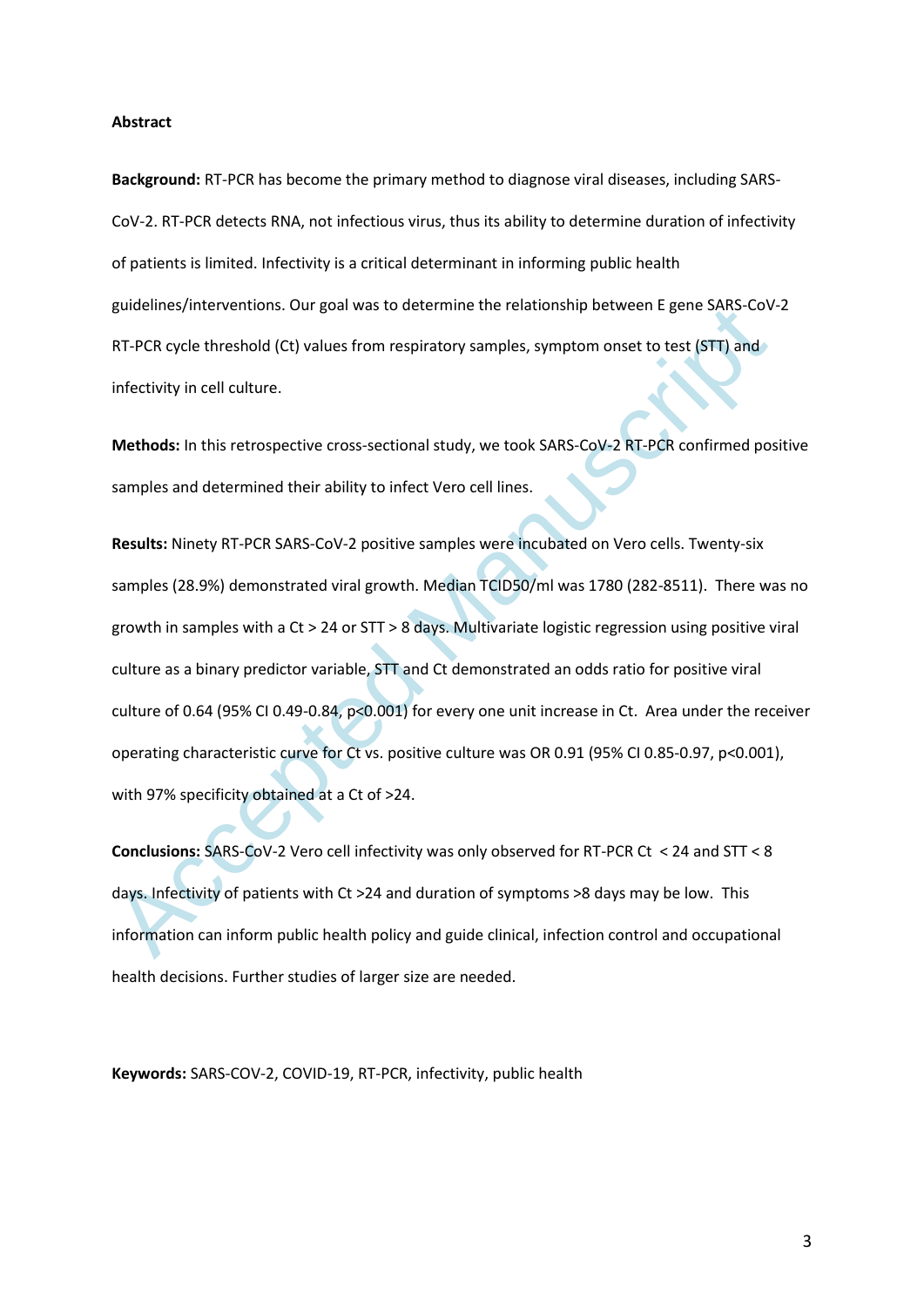### **Introduction**

The emergence of SARS-CoV-2, the causative agent of COVID-19, represents a public health emergency of historic proportion. The global containment efforts have had broad societal and economic impacts. Policy decisions to relax public health measures will require a better understanding of duration of infectivity. This information will also impact infection control practices and occupational health.

understanding or duration or innectivity. This information will also impact intection control pract<br>and occupational health.<br>To date, the diagnosis of COVID-19 has relied on the detection of SARS-CoV-2 through molecula<br>det To date, the diagnosis of COVID-19 has relied on the detection of SARS-CoV-2 through molecular detection. While this method is both rapid and highly sensitive, there are important limitations. Several studies describe the persistence of SARS-CoV-2 RNA within different body sites (1,2). It is known from other viruses that viral RNA can persist beyond infectivity (3,4). As a result, demonstration of *in vitro* infectiousness on cell lines is a more informative surrogate of viral transmission. The ability of viral culture to inform infectivity is an important aspect of diagnostics but its use is hampered by its difficult and labour-intensive nature. This is further complicated by the need for containment level 3 facilities in the case of SARS-CoV-2. In a recent cohort study of nine patients, no virus could be recovered beyond 7 days post symptom onset (1). This important study is limited by the small number of patients examined and the fact that all nine cases are linked, therefore the data may represent a unique viral subpopulation. Here we add to the existing body of literature by presenting viral culture results on a larger cross-sectional group of patients, compared to PCR data and time of symptom onset.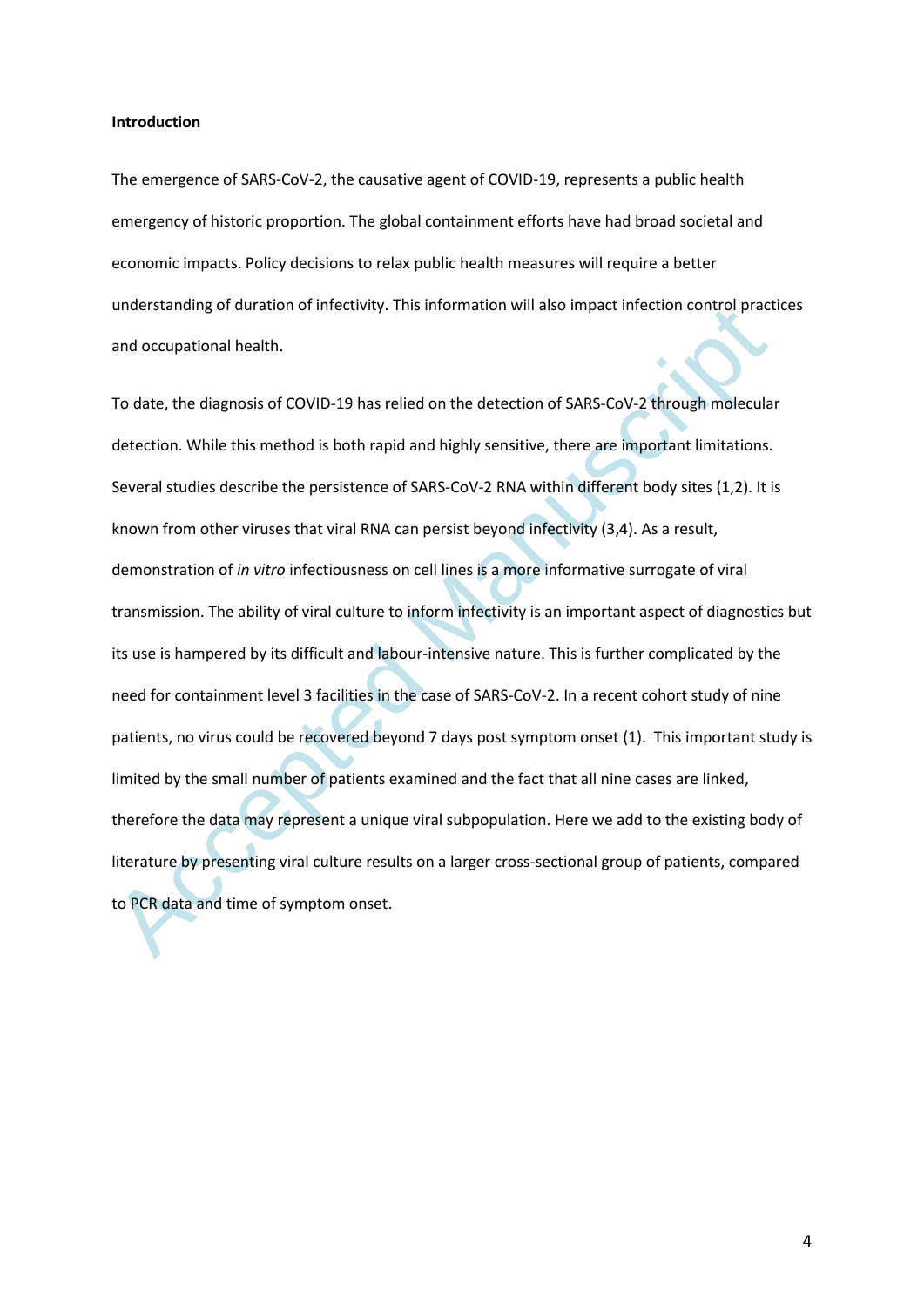### **Methods**

#### **SARS-CoV-2 RT PCR cycle threshold values and symptom onset to test**

All samples in this study were obtained to support routine care and surveillance of the public health response in the province of Manitoba, Canada. All suspect COVID-19 cases had SARS-CoV-2 RT-PCR performed on nasopharyngeal (NP) or endotracheal (ETT) samples at Cadham Provincial Laboratory (CPL), the public health laboratory.

performed on nasopharyngeal (NP) or endotracheal (ETT) samples at Cadham Provincial Laborat<br>(CPL), the public health laboratory.<br>
NP swabs and ETT specimens in viral transport media were stored at 4°C for 24-72 hours until NP swabs and ETT specimens in viral transport media were stored at 4°C for 24-72 hours until they were tested for the presence of SARS-CoV-2 RNA using real-time RT-PCR targeting a 122nt portion of the Sarbecovirus envelope gene (E gene) (5). Fifty-five microliters of RNA were extracted from 200 µL of a respiratory specimen using the Ambion AM1836 RNA kit (Thermofisher) paired with the Kingfisher Flex instrument (Thermofisher). The 20 µL reactions, comprised of Taqman Fast Virus One-step master mix and 5 µL of RNA, were cycled for 5 min@ 50°C, 20 sec@ 95°C followed by 40 cycles of 5 sec@ 95°C and 30 sec @ 58°C on a Biorad CFX96 thermal cycler. RT-PCR results were analyzed with the CFX manager software (version 3.1).

Through public health and epidemiology/surveillance and laboratory records, date of symptom onset was determined. Time from symptom onset to RT-PCR, or symptoms to test (STT), was calculated based on laboratory records. For all positive samples, the cycle threshold (Ct) was obtained. The study was performed in accordance with protocol HS23906 (H2020:211), approved by the University of Manitoba Research Ethics Board.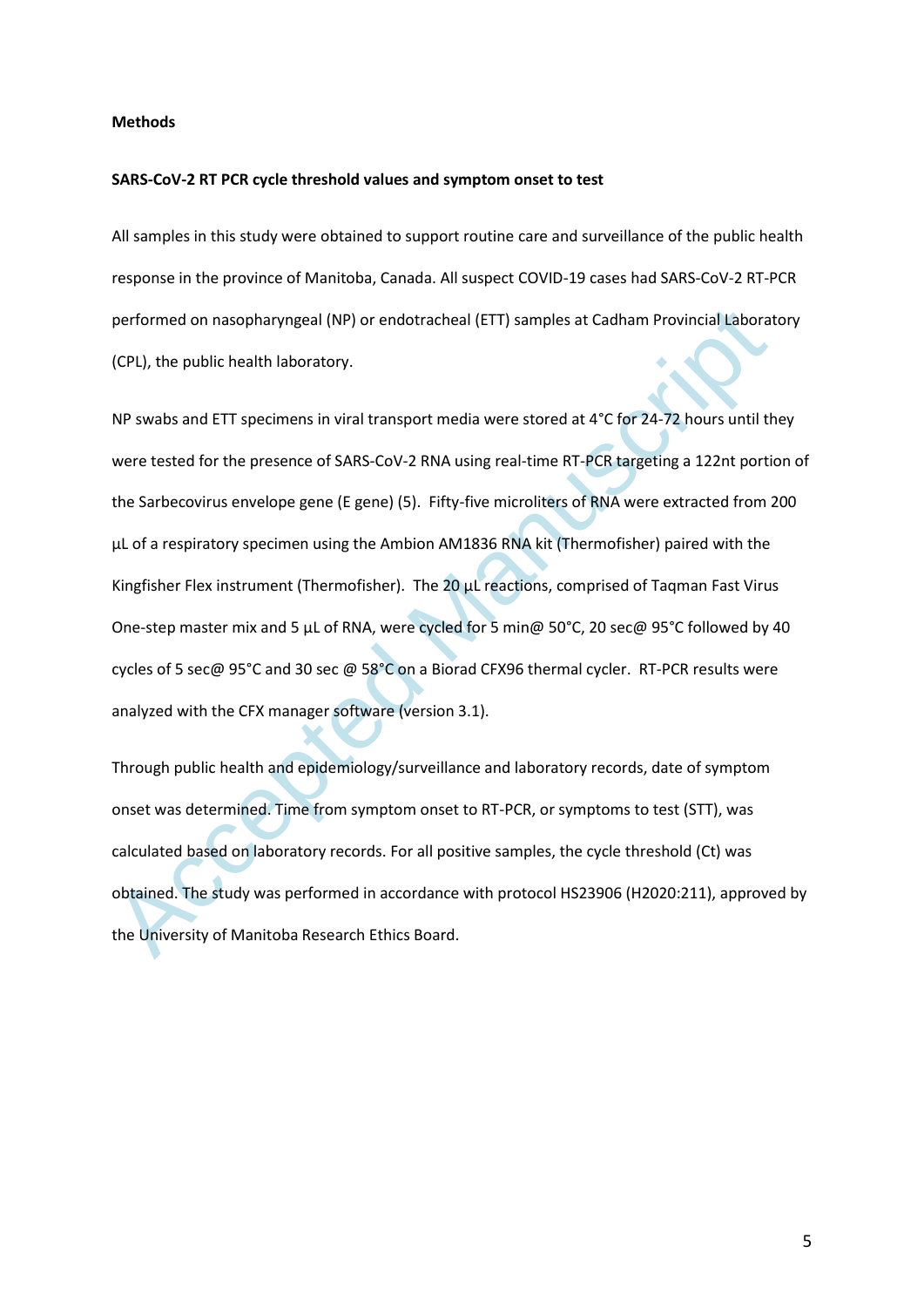### **Tissue Culture Infectious Dose 50% (TCID50) Assay**

suppremented with 5% Fetal isolnic serum (FBS), 1% penicilinity streptomycni (P/S), U.S µg/mL<br>
Amphotericin B and 1% L-glutamine, were seeded into 96 well plates (Thermo Scientific, 167008<br>
70% confluency. Using dilution b Samples were stored at -80°C for between 2 to 4 weeks before being processed for culture. Viral titers of patient samples were determined through TCID50 assays inside a biocontainment level 4 laboratory (BSL4). Briefly, Vero cells (ATCC: CCL-81), maintained in Modified Eagles Medium (MEM) supplemented with 5% Fetal Bovine Serum (FBS), 1% penicillin/ streptomycin (P/S), 0.5  $\mu$ g/mL Amphotericin B and 1% L-glutamine, were seeded into 96 well plates (Thermo Scientific, 167008) at 70% confluency. Using dilution blocks, patient samples were serially diluted 10-fold from 10<sup>-1</sup> to 10<sup>-8</sup> in MEM supplemented with 2% FBS, 1% Penicillin/Streptomycin, 0.5 µg/mL Amphotericin B and 1% L-glutamine. Dilutions were placed onto the Vero cells in triplicate and incubated at 37°C with 5% CO2 for 96 hours. Following incubation of 4 days, cytopathic effect (CPE) was evaluated under a microscope and recorded. TCID50 and TCID50/mL were calculated using the Reed and Muench method previously described (6)

## **Statistical Methods**

Data are presented as mean  $\pm$  standard deviation for normally distributed data and as median [Interquartile range] for non-normally distributed data. P values are reported as two tailed. All statistical analysis was performed with Stata V14.2 (College Station, Texas, USA). Between group comparisons were performed using a Students t test or Mann-Whitney test. Normality was assessed using the Kolmorgorov-Smirnov test, and logistic regression was performed with robust standard errors.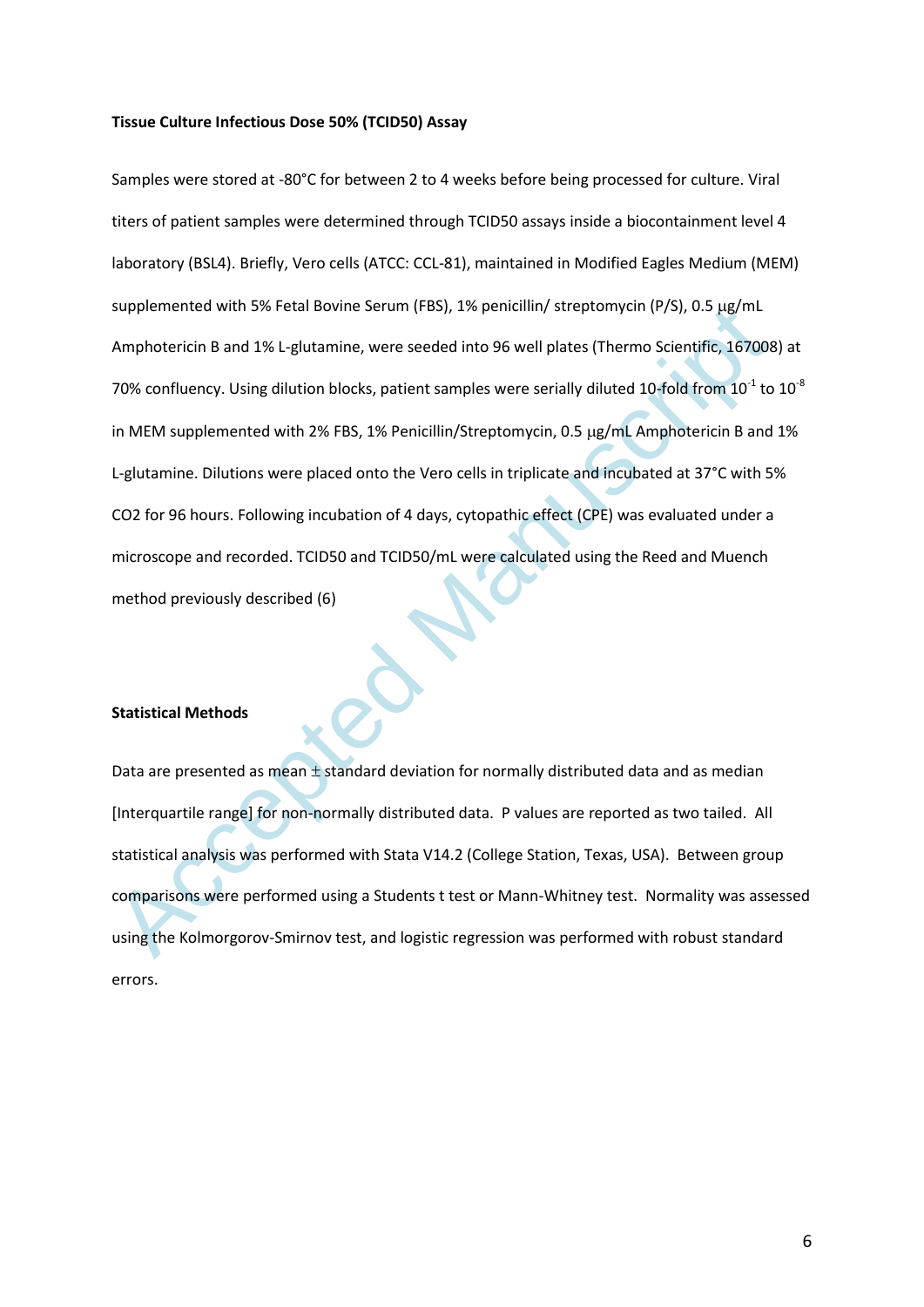### **Results**

A total of 90 samples were analyzed. Median age of the patients sampled was 45 (30-59). Forty nine percent of our samples were from males. SARS-CoV-2 was successfully cultivated from 26 (28.9%) of the samples. The samples included in this study included those positive for SARS-CoV-2 by RT-PCR from day of symptom onset (Day 0) up to 21 days post symptom onset. Within this range of samples, positive cultures were only observed up to day 8 post symptom onset (Figure 1). Median Ct count of all samples was 23 (IQR 17-32). The median TCID50/ml was 1780 (282-8511). Positive culture samples had a significantly lower Ct when compared to culture negative samples (17 [16-18] vs 27 [22-33], p<0.001, Figure 2). Symptom to test time was also significantly lower in culture positive vs. culture negative samples (3 [2-4] vs. 7 [4-11], p<0.001, Figure 2).

RT-PCK from tay or symptom onset (Day 0) up to 21 days post symptom onset. within this ran<br>samples, positive cultures were only observed up to day 8 post symptom onset (Figure 1). Medi<br>count of all samples was 23 (IQR 17-3 Multivariate logistic regression using positive culture as a predictor variable (binary result) and STT, age and gender as independent variables showed Ct as being significant (OR 0.64 95% CI 0.49-0.84, p<0.001). This implies that for every one unit increase in Ct, the odds of a positive culture decreased by 32%. Increasing symptom to test time was also significantly associated with a negative culture (OR 0.63, 95% CI 0.42-0.94, p=0.025). For every one day increase in STT, the odds ratio of being culture positive was decreased by 37%. Receiver operating characteristic curves constructed using Ct vs. positive culture showed an area of 0.91 (95% CI 0.85-0.97, p<0.001) with 97% specificity obtained at a Ct of greater than 24. Similarly, STT vs. positive culture showed an area of 0.81 (95% CI 0.0.73-0.90, p<.001), with 96% specificity at >8 days. The probability of successfully cultivating SARS-CoV-2 on Vero cell culture compared to STT is demonstrated in Figure 3. The probability of obtaining a positive viral culture peaked on day 3 and decreased from that point.

7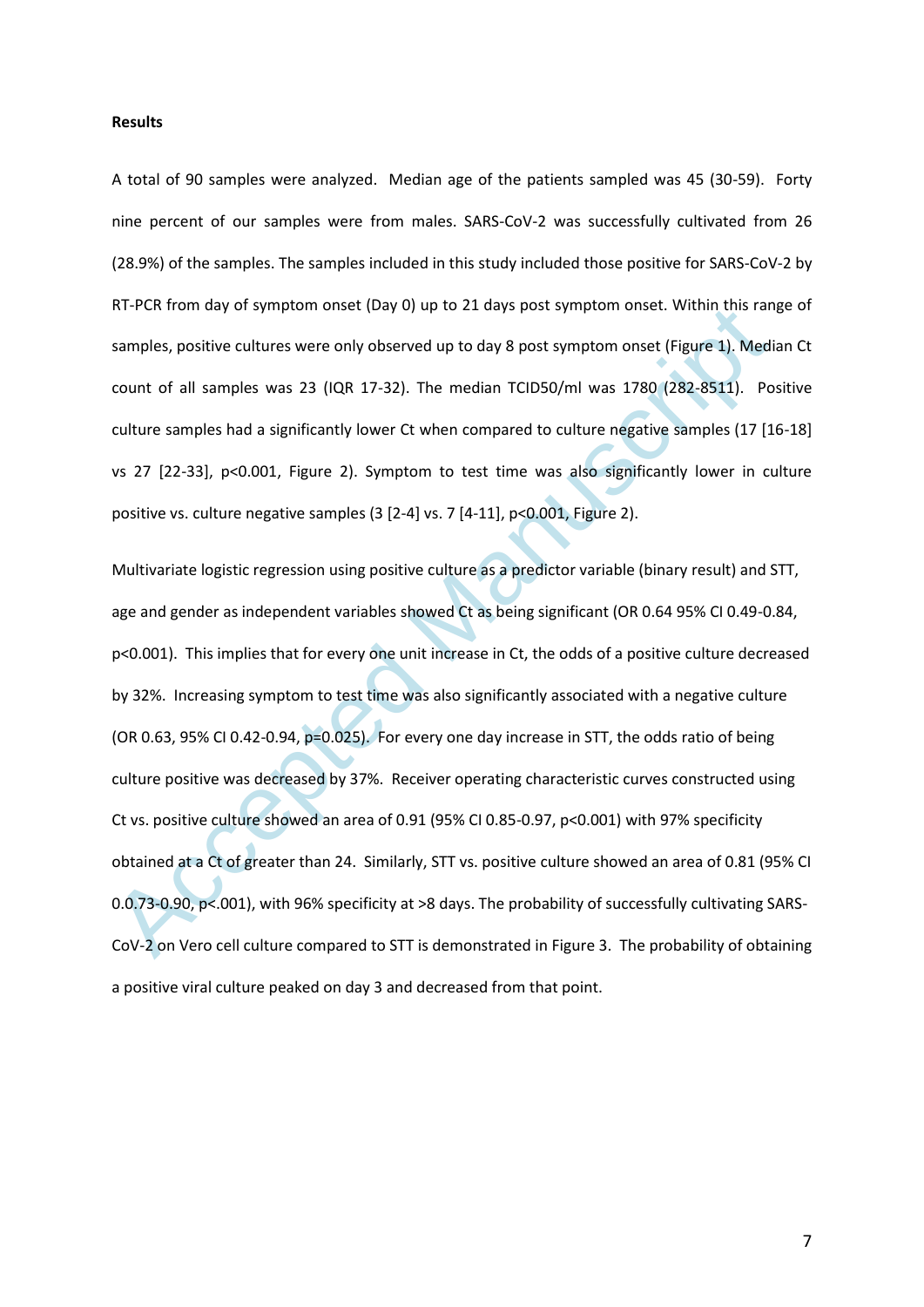### **Discussion**

PCR and other nucleic amplification (NA) strategies have surpassed viral culture as the gold standard viral diagnostic, because of their wider application, higher sensitivity, rapid performance, and ability for field deployment. A major drawback to PCR and other diagnostic approaches (including other NA, serology, antigen detection) is that they all fail to determine virus infectivity: PCR sensitivity is excellent but specificity for detecting replicative virus is poor (13). Our study utilized a crosssectional approach to correlate COVID-19 symptom onset to specimen collection with SARS-CoV-2 E gene RT-PCR and virus viability as determined by cell culture.

serology, antigen deelcloon) is that they all fail to determine virus intectivity. PCR sensitivity is<br>excellent but specificity for detecting replicative virus is poor (13). Our study utilized a cross-<br>sectional approach t These results demonstrate that infectivity (as defined by growth in cell culture), is significantly reduced when RT-PCR Ct values are greater than 24. For every 1 unit increase in Ct, the odds ratio for infectivity decreased by 32%. The high specificity of Ct and STT suggests that Ct values greater than 24, along with duration of symptoms greater than 8 days may be used in combination to determine duration of infectivity in patients. Positive cell culture results in our study were most likely between days one and five. This finding is consistent with existing literature (1,2).

This study is the first to report a large enough data set that demonstrates a link between *in vitro* viral growth, Ct value and STT.

These results have implications for clinical care, infection prevention and control and public health. These data can be used to efficiently target case finding efforts by better defining the period of maximal transmission risk. This will be of particular importance in the maintenance phase of the response, where case finding efforts to rapidly interrupt chains of transmission will be essential. Isolation of COVID-19 cases in the community is typically recommended for at least ten days after symptom onset. Our data supports this approach. Jurisdictions across Canada and the US are recommending a variety of strategies to discontinue isolation of hospitalized COVID-19 cases (7-12). Clinical criteria including 14 days from symptom onset or 72 hours symptom free (whichever is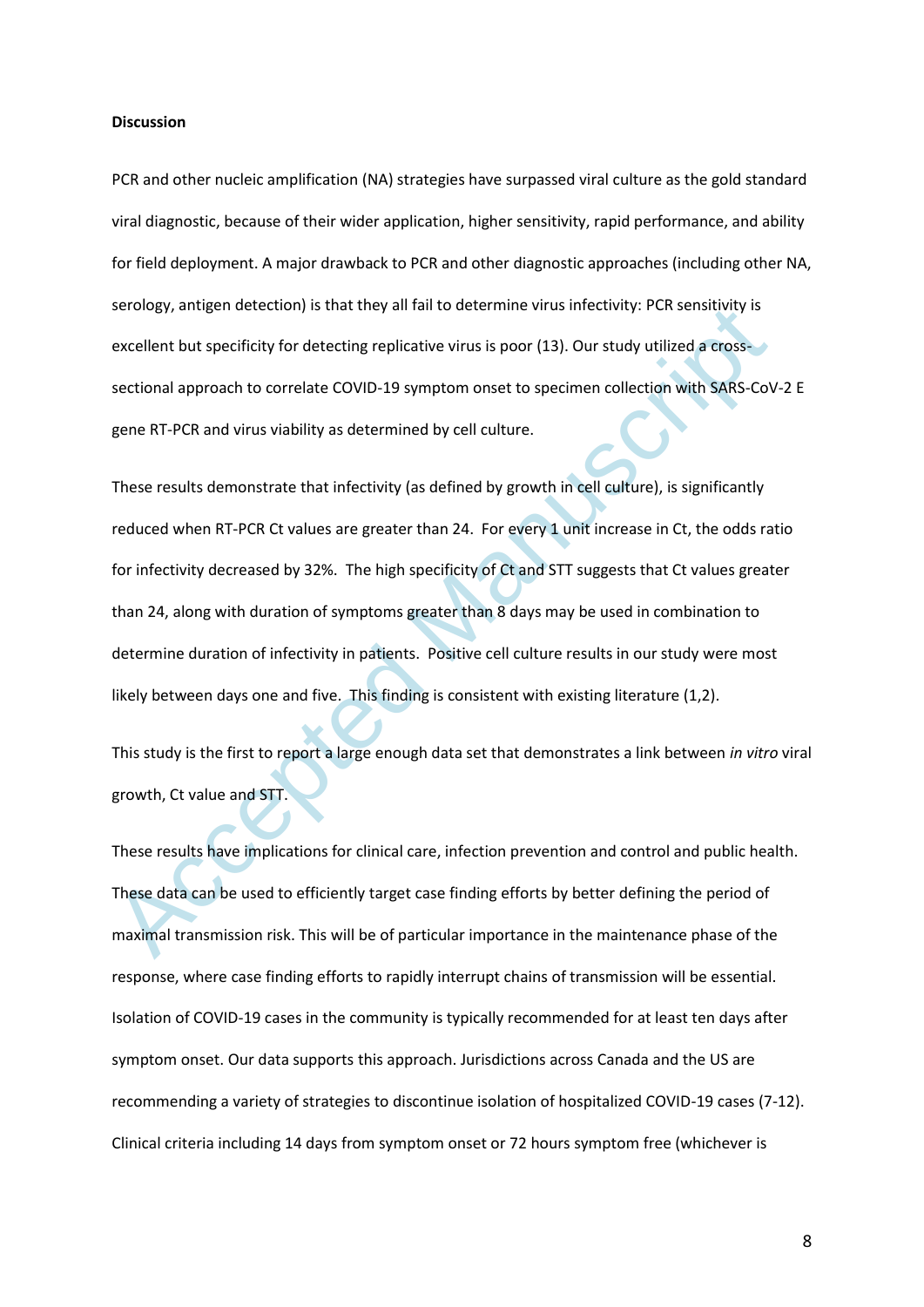longer) are being used in some while other jurisdictions are using two negative NP RT-PCR results 48 hours apart after 14 days of symptoms. Our data supports the former approach since RT-PCR positivity persists significantly beyond infectivity; the alternative approach may lead to unnecessary isolation, and use of PPE and testing resources. The qualitative reporting of results of SARS-CoV-2 RT-PCR as positive or negative is sufficient for diagnosis but may be supplemented by Ct, a semiquantitative value, as well as time of symptom onset to guide infection control, public health and occupational health decisions.

quantitative value, as well as time of symptom onset to guide infection control, public health an<br>occupational health decisions.<br>Our study has important limitations. First, our study utilized a single SARS-CoV-2 gene targe Our study has important limitations. First, our study utilized a single SARS-CoV-2 gene target (E gene). Though other gene targets may offer greater specificity, SARS-CoV-2 E-gene is more consistently used in both laboratory-developed tests (LDT) and commercial assays. The testing criteria in Manitoba had sufficient pre-test probability to make the likelihood of a false positive remote. In addition, the first 71 of 90 samples were confirmed using the described protocol with CDC N1-gene target (14). Second target confirmation was discontinued at that time based on being satisfied with testing criteria and assay sensitivity to accurately identify true COVID-19 cases. Reagent supply also played a role. Second, the recall bias of symptom onset is possible, but this likely would have been equally distributed between those who were culture positive and negative. Third, the infectivity of certain individual cases and the accuracy of our culture assay may have unique variations. Though some individuals in our cross-sectional study would be considered immunocompromised, patients with these conditions could have prolonged shedding of infective SARS-CoV-2 and may not be fully represented here. Few children have been diagnosed with COVID-19 in our province (Median age of positive PCR = 45 [30-59]). With other respiratory viruses, children may have prolonged shedding. Finally, our patient numbers remain small and larger studies are needed to establish Ct criteria that reliably correlates with loss of infectivity and that utilize additional SARS-CoV-2 gene targets.

9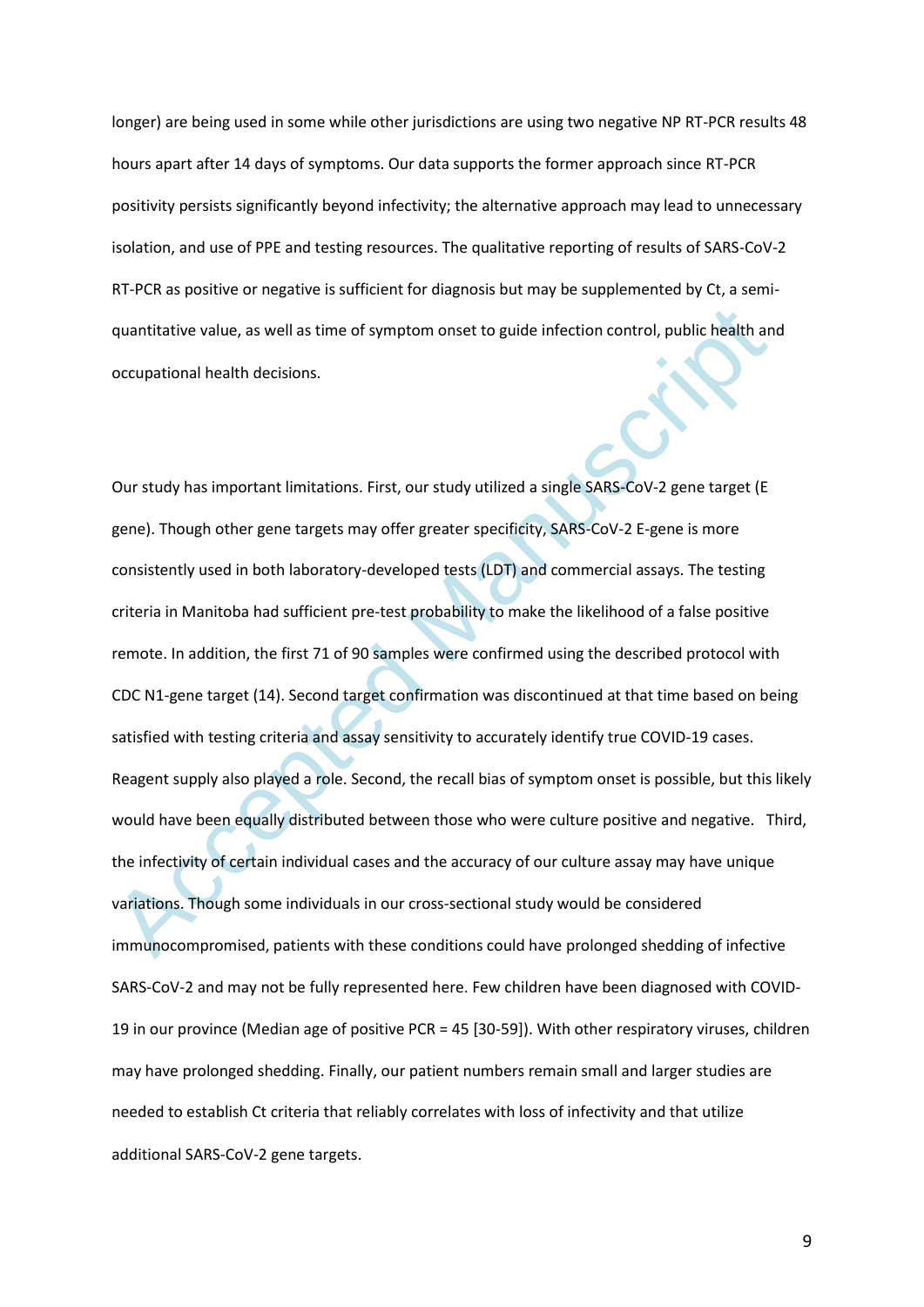In conclusion, the SARS-CoV-2/COVID-19 pandemic represents a dynamic situation where decisions and policy must be guided by evidence. Our study showed no positive viral cultures with a Ct greater than 24 or STT greater than 8 days. The odds of a positive culture were decreased by 32% for each unit increase in Ct. This data, if confirmed, may help guide isolation, contact tracing, and testing guidelines.

Accepted Manuscript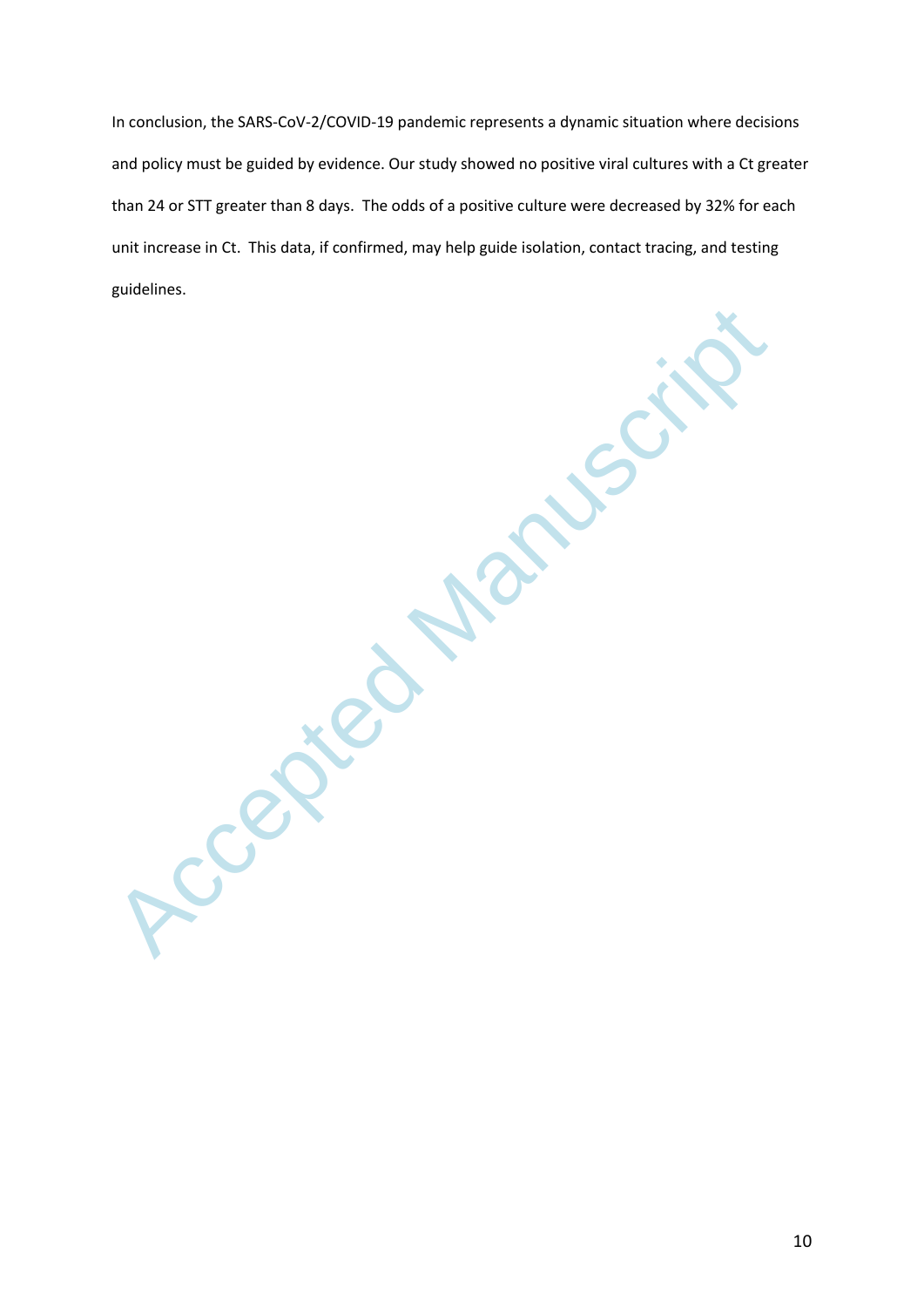## **Acknowledgments**

This work was supported by the collaborative efforts in the public health response to the SARS-CoV-2/COVID-19 pandemic by Manitoba Health and Cadham Provincial Laboratory (CPL) and the Public Health Agency of Canada and the National Microbiology Laboratory. A special acknowledgement to the Medical Laboratory Technologists in the Virus Detection Section of CPL. We would be blind without you.

*Potential conflicts of interest*: The authors have no conflicts to report.

Ccepte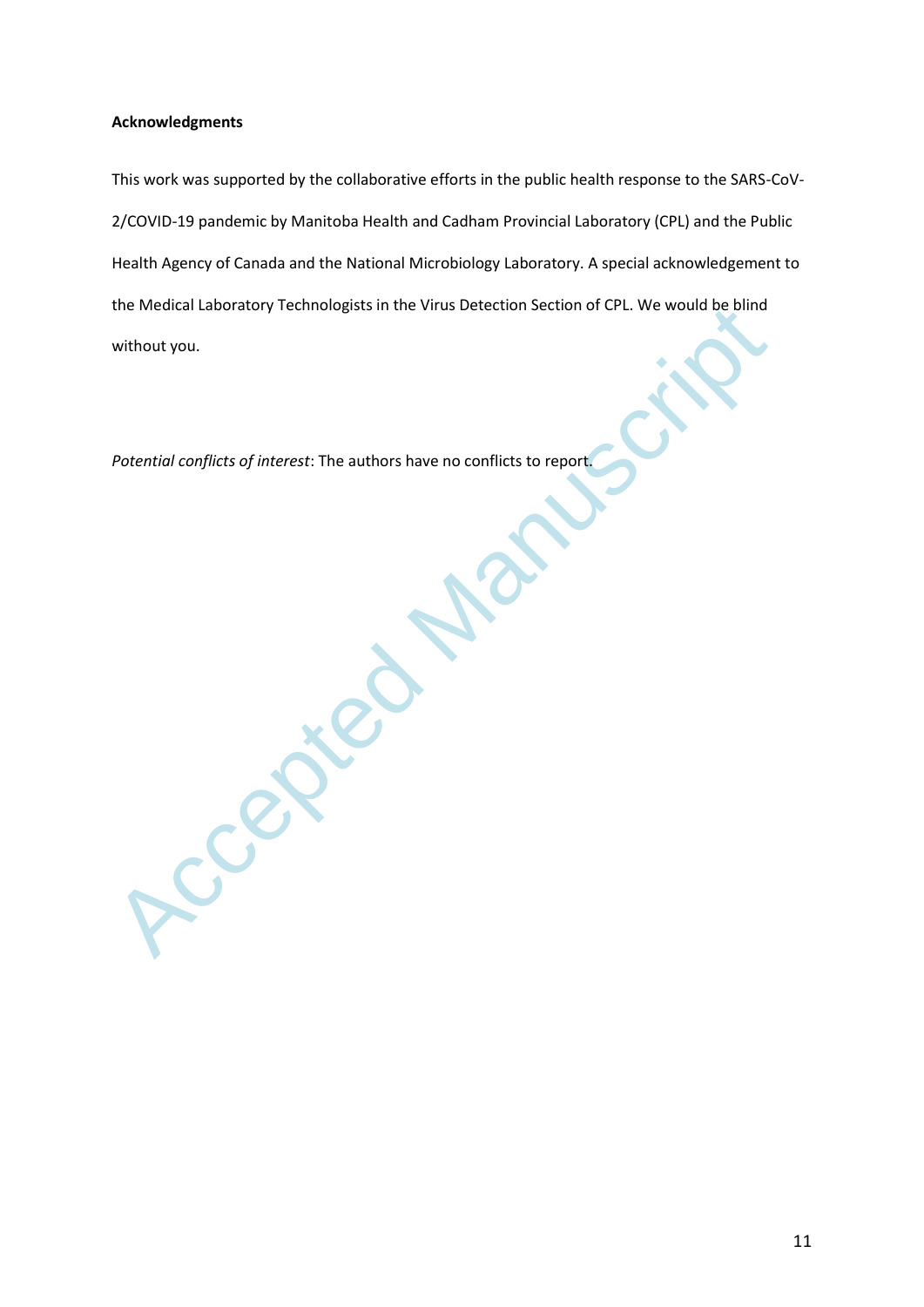### **References:**

1. Wölfel R, Corman VM, Guggemos W, *et al*. Virological assessment of hospitalized patients with COVID-19. Nature [published online April 1, 2020]. Available from: https://doi.org/10.1038/s41586- 020-2196-x

2. He X, Lau EHY, Wu P, et al. Temporal dynamics in viral shedding and transmissibility of COVID-<br>Nature Medicine [published online April 15, 2020]. Available from: https://doi.org/10.1038/s41<br>020-0869-5<br>3. Ip DKM, Lau LLH 2. He X, Lau EHY, Wu P, *et al*. Temporal dynamics in viral shedding and transmissibility of COVID-19. Nature Medicine [published online April 15, 2020]. Available from: https://doi.org/10.1038/s41591- 020-0869-5

3. Ip DKM, Lau LLH, Chan KH, *et al*. The dynamic relationship between clinical symptomatology and viral shedding in naturally acquired seasonal and pandemic influenza virus infection. Clin. Infect. Dis. February 2016; 62(4): 431-37.

4. Falsey AR, Formica MA, Treanor JJ et al. Comparison of quantitative reverse transcription-PCR to viral culture for assessment of respiratory syncytial virus shedding. J. Clin. Micro. September 2003; 41(9): 4160-65.

5. Corman VM, Landt O, Kaiser M, *et al*. Detection of 2019 novel coronavirus (2019-nCoV) by realtime RT-PCR. Euro. Surveill. 2020 Jan; 25(3). doi: 10.2807/1560-7917.ES.2020.25.3.2000045.

6. Ramakrishnan MA. Determination of 50% endpoint titer using a simple formula. World J

Virol. 2016;5(2):85–86. doi:10.5501/wjv.v5.i2.85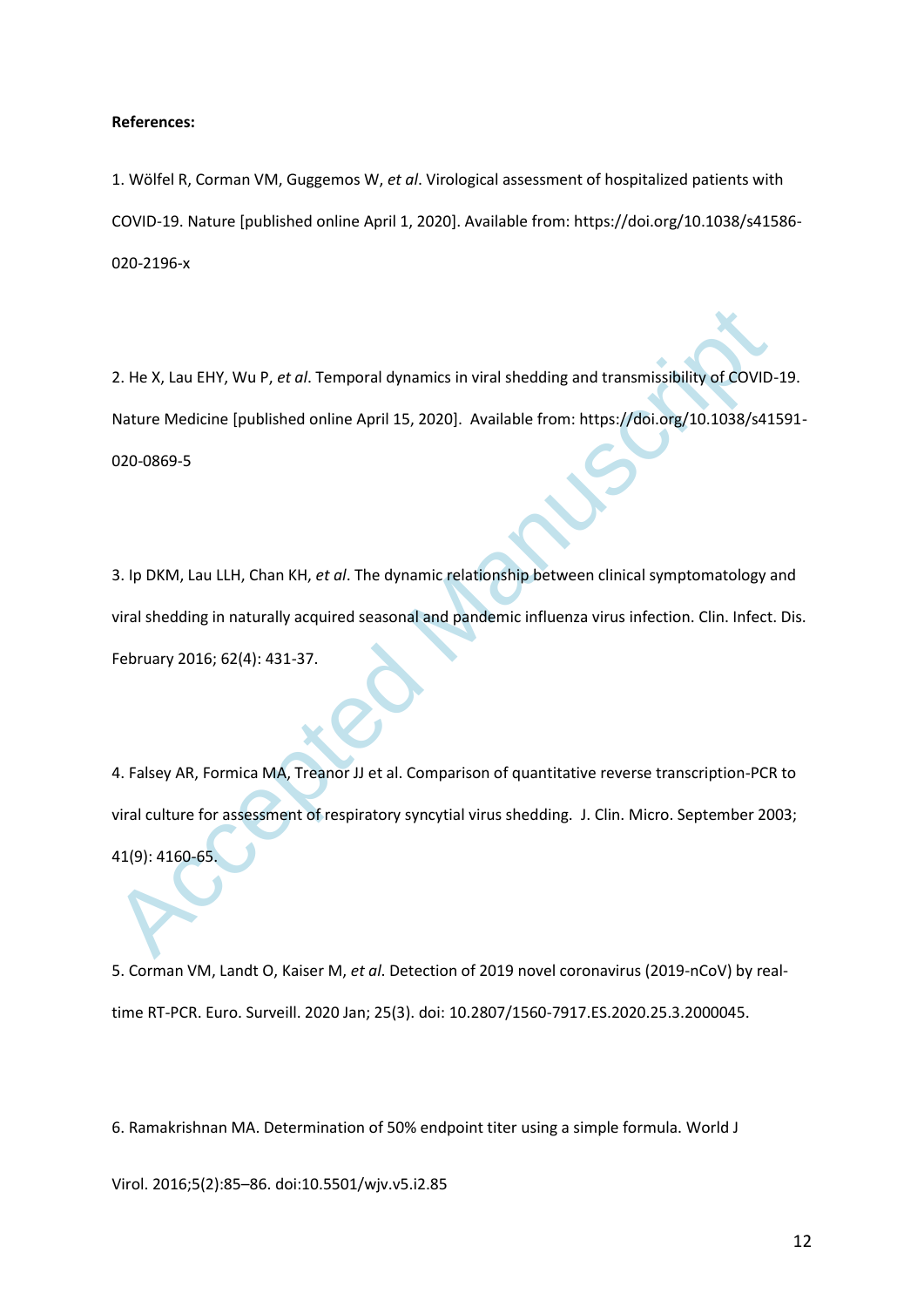7. Government of Canada, Public Health Agency of Canada (PHAC). Coronavirus disease (COVID-19): For health professionals. Accessed April 24, 2020[. https://www.canada.ca/en/public](https://www.canada.ca/en/public-health/services/diseases/2019-novel-coronavirus-infection/health-professionals.html)[health/services/diseases/2019-novel-coronavirus-infection/health-professionals.html.](https://www.canada.ca/en/public-health/services/diseases/2019-novel-coronavirus-infection/health-professionals.html)

8. Centers for Disease Control and Prevention. Symptom-Based Strategy to Discontinue Isolation<br>Persons with COVID-19. [A](https://www.publichealthontario.ca/en/diseases-and-conditions/infectious-diseases/respiratory-diseases/novel-coronavirus/health-care-resources)ccesse[d](https://sharedhealthmb.ca/covid19/providers/) [Ma](https://sharedhealthmb.ca/covid19/providers/)y 5, 2020. https://www.cdc.gov/coronavirus/2019-<br>ncov/community/strategy-discontinue-isolatio 8. Centers for Disease Control and Prevention. Symptom-Based Strategy to Discontinue Isolation for Persons with COVID-19. Accessed May 5, 2020. https://www.cdc.gov/coronavirus/2019 ncov/community/strategy-discontinue-isolation.html.

9. Shared Health Manitoba. Provincial COVID-19 resources for health-care providers and staff. Accessed on April 24, 2020. https://sharedhealthmb.ca/covid19/providers/.

10. Institut national de santé publique Québec (INSPQ). COVID-19 (coronavirus) public health expertise and reference centre. Accessed April 24, 2020. https://www.inspq.qc.ca/en.

11. Public Health Ontario. COVID-19 Health Care Resources. Public Health Ontario. Accessed April 24, 2020. https://www.publichealthontario.ca/en/diseases-and-conditions/infectious[diseases/respiratory-diseases/novel-coronavirus/health-care-resources.](https://www.publichealthontario.ca/en/diseases-and-conditions/infectious-diseases/respiratory-diseases/novel-coronavirus/health-care-resources)

12. BC Centre for Disease Control (BCCDC). COVID-19 Care. Accessed April 24, 2020. [http://www.bccdc.ca/health-professionals/clinical-resources/covid-19-care.](http://www.bccdc.ca/health-professionals/clinical-resources/covid-19-care)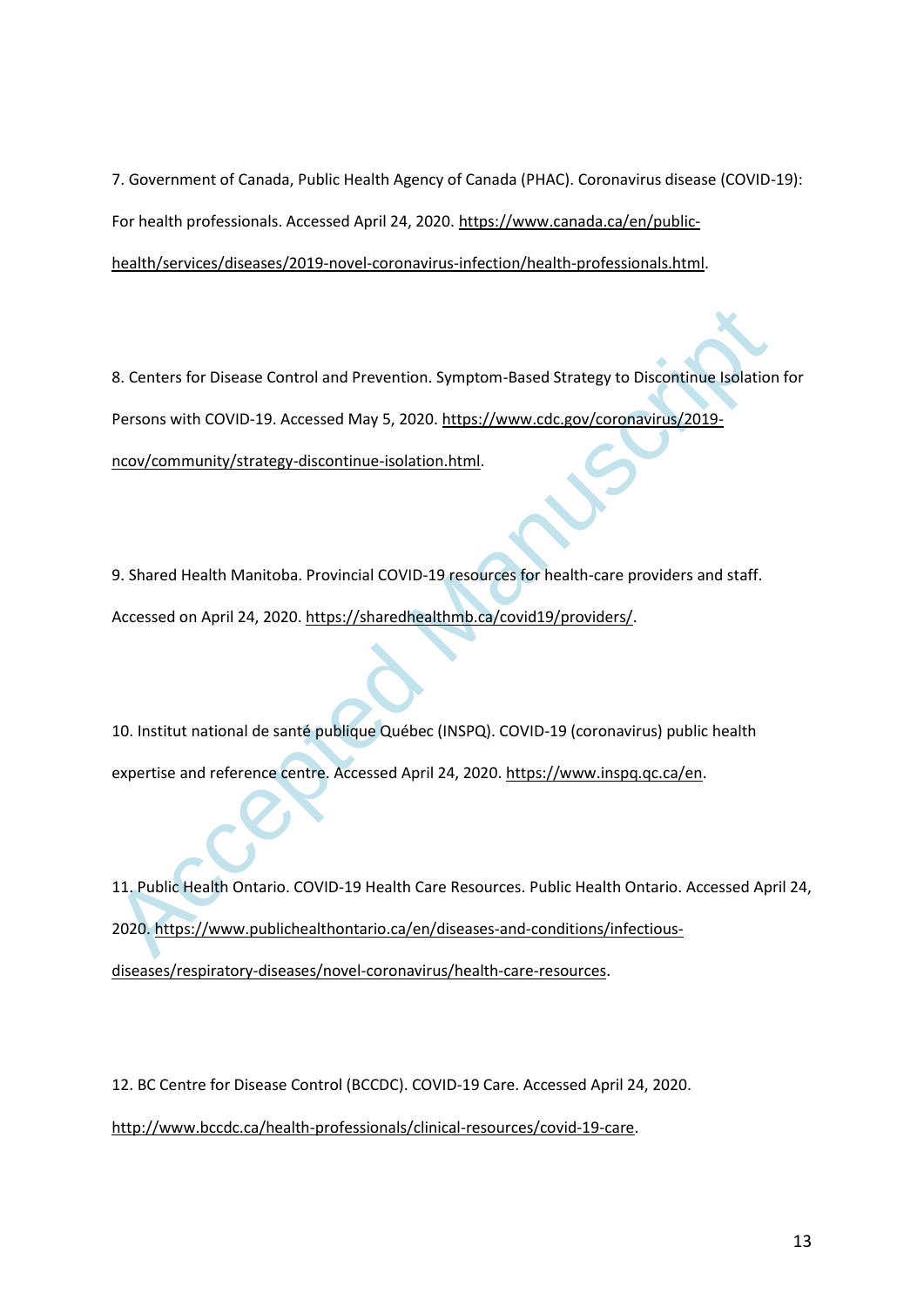13. Strong JE, Feldmann H. The Crux of Ebola Diagnostics. J Infect Dis. 2017;216(11):1340 - 1342. doi:10.1093/infdis/jix490

14. Centers for Disease Control and Prevention. Research Use Only 2019-Novel Corovnavirus (2019 nCoV) Real-time RT-PCR Primer and Probe Information (CDC N1 gene). Accessed May 15, 2020. https://www.cdc.gov/coronavirus/2019-ncov/lab/rt-pcr-panel-primer-probes.html.

nCoV) Real-time RT-PCR Primer and Probe Information (CDC N1 gene). Accessed May 15, 2020.<br>https://www.cdc.gov/coronavirus/2019-ncov/lab/rt-pcr-panel-primer-probes.html:<br>Access of the Contract of the Contract of the Contrac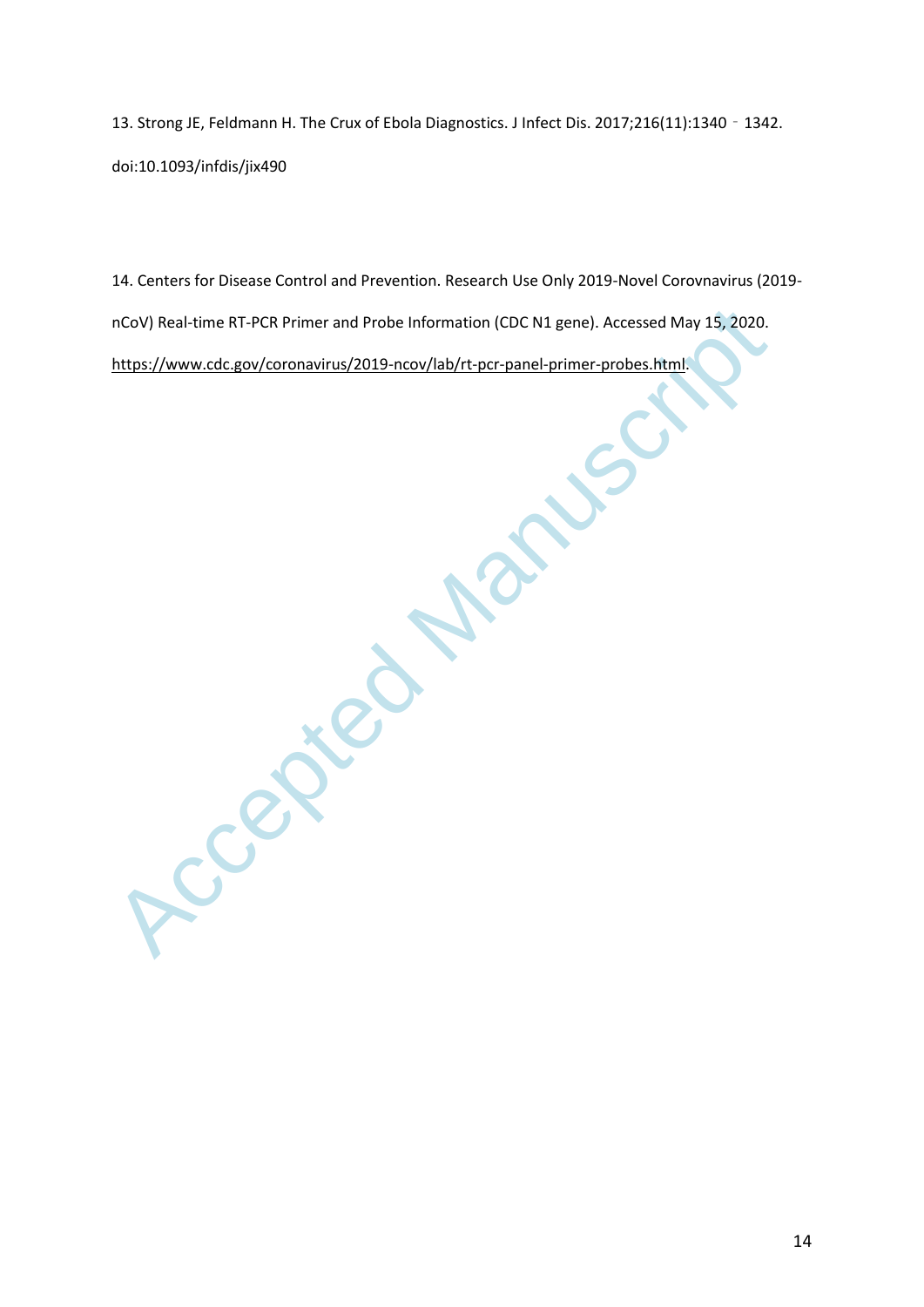### **Figure Legends:**

Figure 1: SARS-CoV-2 viral dynamics as expressed by E gene RT-PCR Cycle threshold (Ct) value and cell culture TCID50/mL, over time (days). Squares represent Ct values while triangles reflect TCID50.

Figure 2: SARS-CoV-2 E gene RT-PCR Cycle Threshold (Ct) values and symptom to test time (STT)<br>samples that were culture positive (Ct +, STT +), or negative (Ct -, STT -). Positive SARS-CoV-2 cul<br>samples had a significantl Figure 2: SARS-CoV-2 E gene RT-PCR Cycle Threshold (Ct) values and symptom to test time (STT) in samples that were culture positive (Ct +, STT +), or negative (Ct -, STT -). Positive SARS-CoV-2 culture samples had a significantly lower Ct when compared to culture negative samples (17 [16-18] vs 27 [22-33], p<0.001). Symptom to test time was also significantly lower in culture positive vs. culture negative samples (3 [2-4] vs. 7 [4-11], p<0.001).

Figure 3: Comparison of symptom onset to test (days) to the probability of successful cultivation on Vero cells and SARS-CoV-2 E gene RT-PCR Cycle threshold (Ct) value. Ct values are represented by the line graph with circles. Probability of SARS-CoV-2 culture is shown by the bar graph.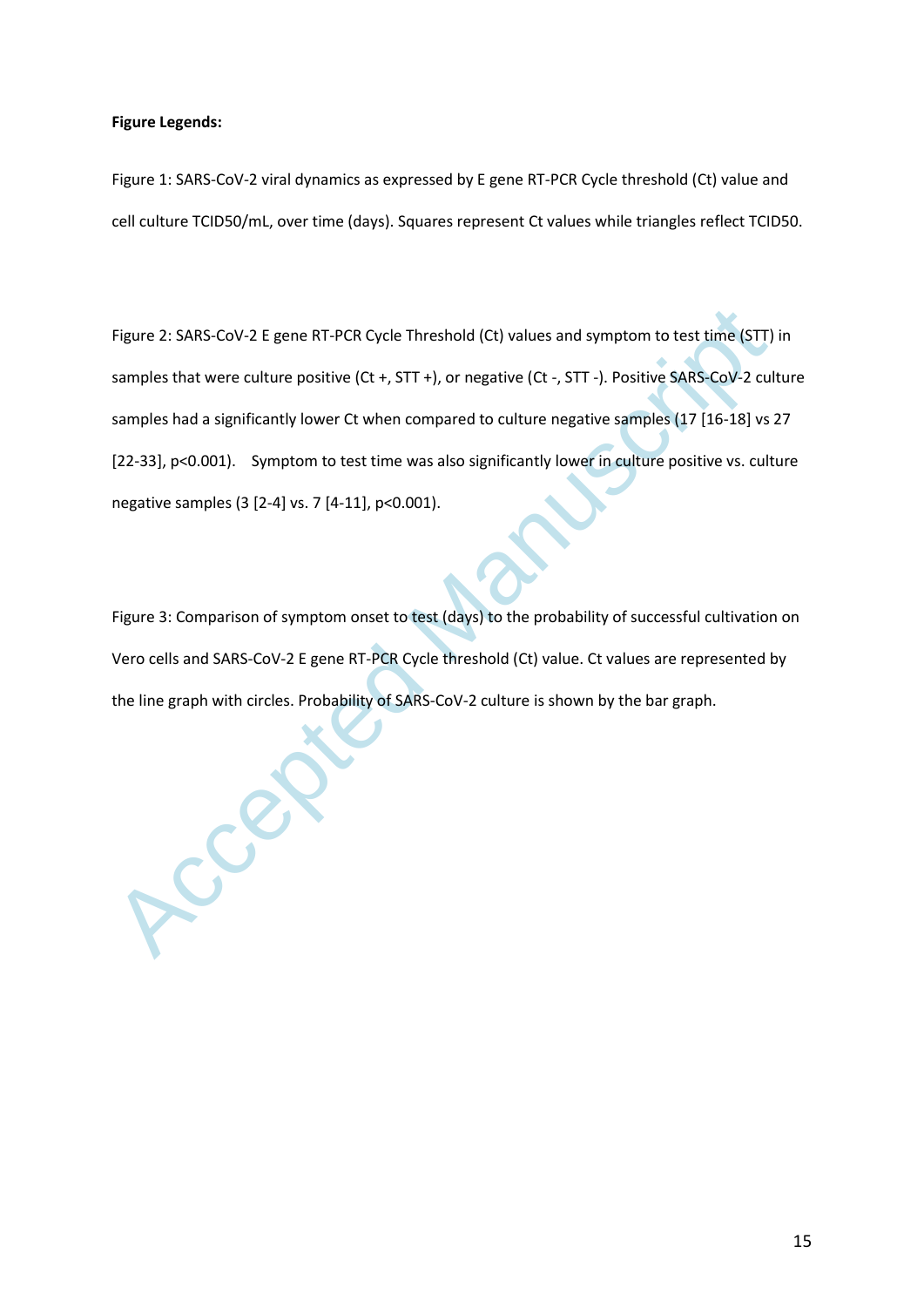

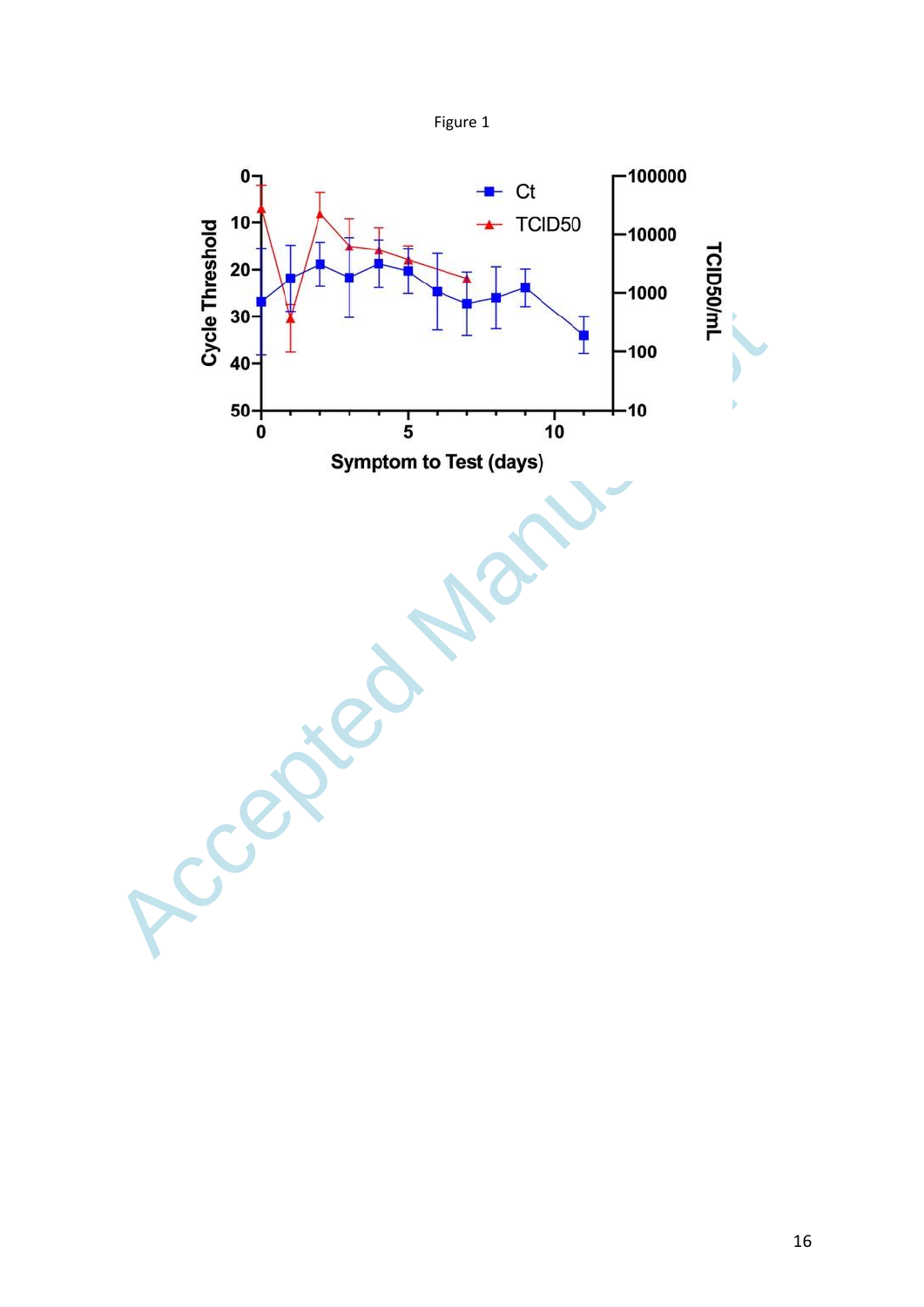